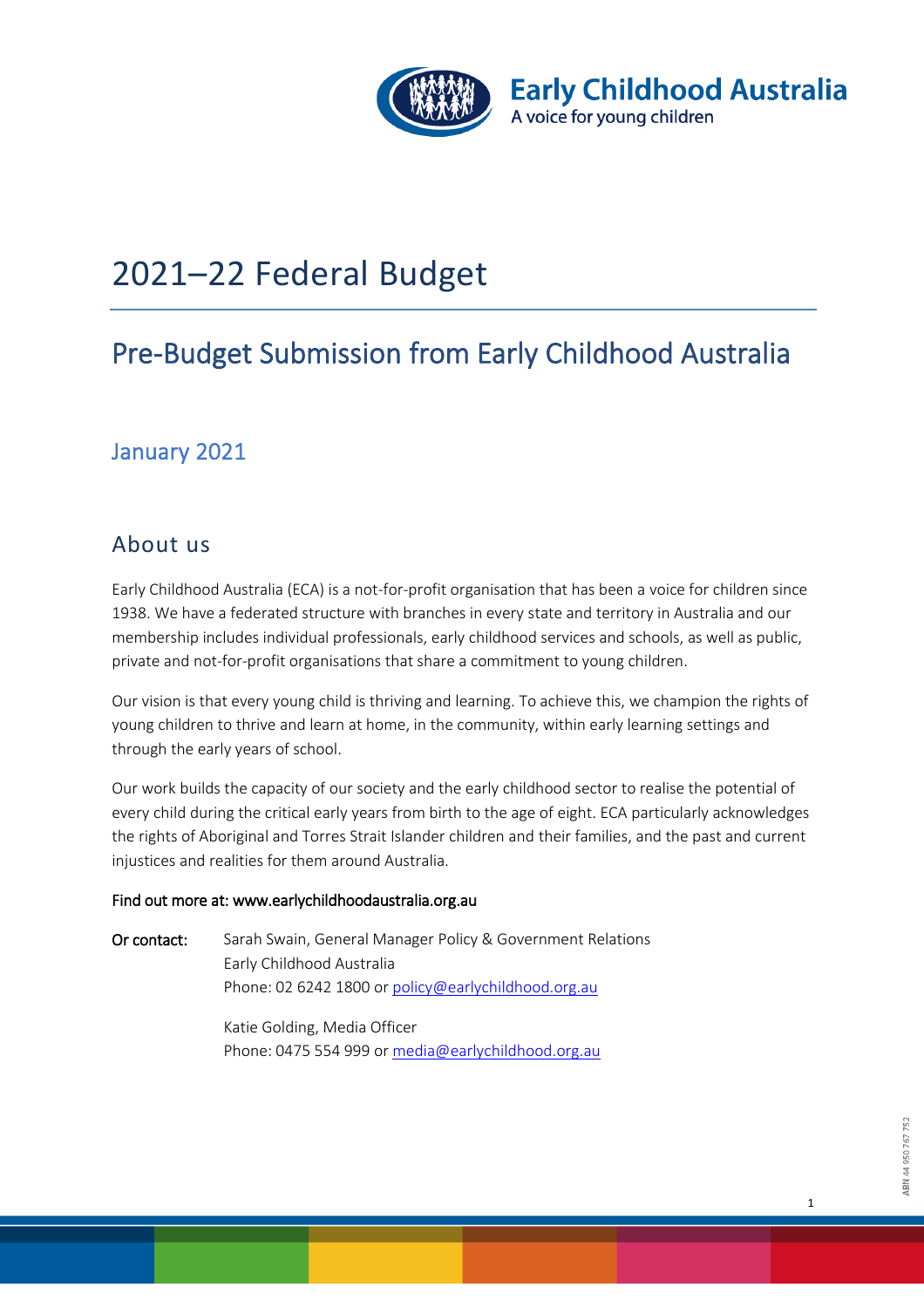

## **Overview**

Early Childhood Australia (ECA) welcomes this opportunity to contribute to Australian Government deliberations on the 2021–22 Budget.

**Early Childhood Australia** 

A voice for young children

### **Our recommendations**

ECA's recommendations for the 2021–22 Budget aim to benefit Australian children now and into the future through research and review; a stronger preschool funding commitment; more support for children's mental health and wellbeing; and improved access to quality early learning and care.

#### Research and Review

**ECA Recommendation 1:** Fund ECA to lead a consultation process to inform the review of the Approved Learning Frameworks commissioned by the Education Council.

**ECA Recommendation 2:** Fund ECA to engage with qualified early childhood educators and teachers working in other roles or careers to inform retention and re-engagement strategies.

**ECA Recommendation 3:** Fund an in-depth review and scoping of access to quality early childhood education and care in rural and regional areas.

#### Commitment to a five-year funding agreement for preschool

**ECA Recommendation 4:** Commit to a five-year National Partnership Agreement on Universal Access to Early Childhood Education.

#### Strengthen the emotional and mental wellbeing of children and educators

**ECA Recommendation 5:** Support early childhood educators to access and engage in the Be You initiative, which promotes the mental health of children from the early years to adulthood.

**ECA Recommendation 6:** Fund ECA to enhance professional development in trauma-informed care and practice and expand access for early childhood educators.

#### Improve children's access to early childhood education and care

**ECA Recommendation 7:** Increase the Child Care Subsidy (CCS) to a maximum of 95% for low-income families, tapering down to 30% for high-income families, to improve the affordability of early childhood education and care.

**ECA Recommendation 8: Review the activity test.** 

**ECA Recommendation 9:** Increase funding for children with disability and additional needs in early learning and care services, to match increased demand.

**ECA Recommendation 10:** Provide additional funding to Aboriginal and Torres Strait Islander community-controlled early learning and family-support services.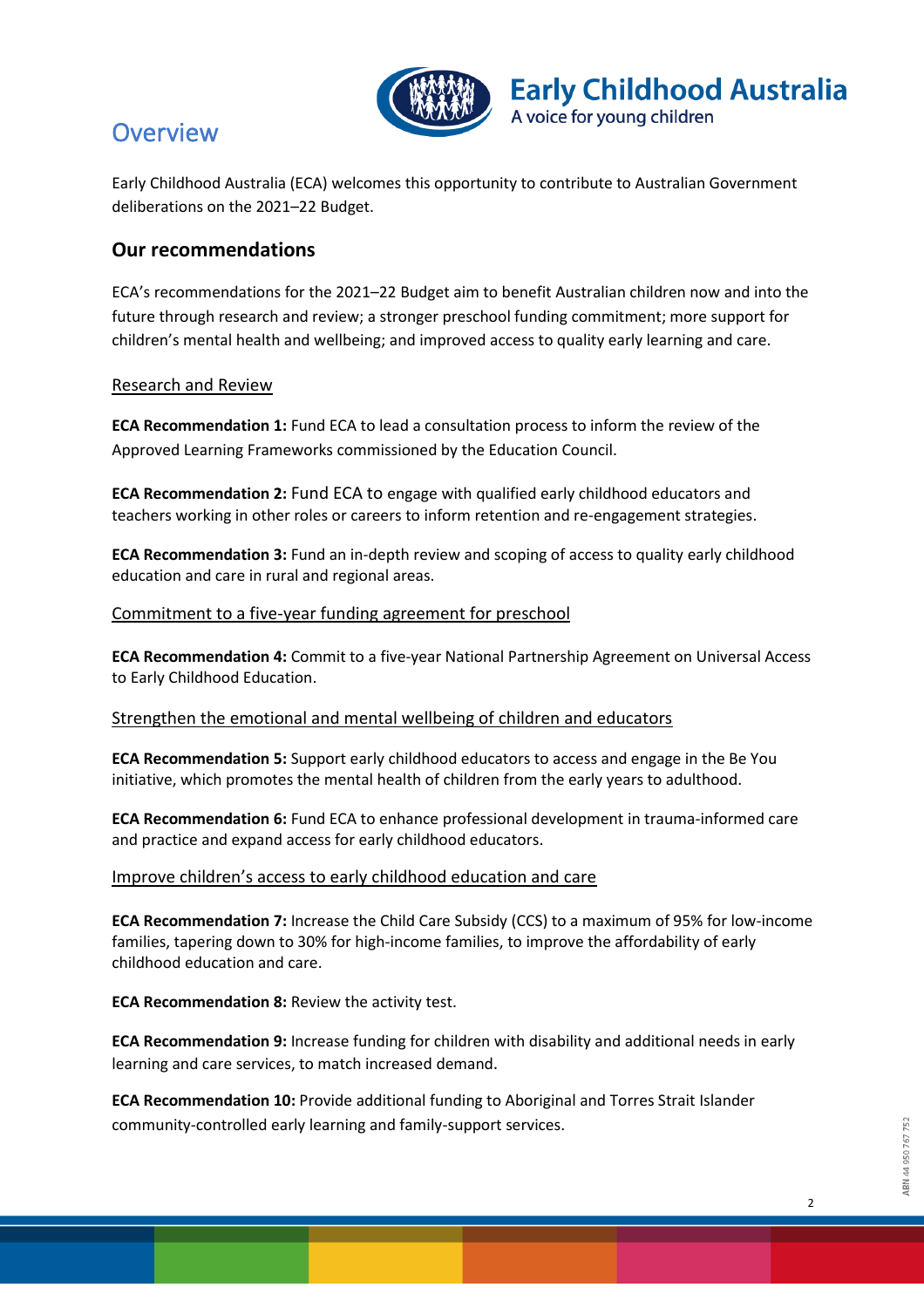

## Issues for the 2021–22 Budget

## 1. Research and Review

**ECA Recommendation 1**: Fund ECA to lead a consultation process to inform the refresh of the Approved Learning Frameworks commissioned by the Education Council<sup>1</sup>.

ECA supports the announcement to update the two national approved learning frameworks under the National Quality Framework (NQF), the *Early Years Learning Framework* for prior-to-school settings and *My Time, Our Place* for outside school hours care. However, we believe it is essential that the process engages extensively and respectfully with early childhood professionals in addition to those with expertise in research. The review must blend and balance practical wisdom with academic understanding to engender broad support for and confidence in the next iteration of these important learning frameworks.

With funding, ECA would engage the early childhood sector in a consultation process on the *Early Years Learning Framework* and *My Time, Our Place*. The findings would inform the review of the Approved Learning Frameworks. ECA is well placed to lead a national dialogue because we are highly regarded in the early childhood sector and known for our commitment to quality improvement, professional development and thought leadership. We also have extensive reach across the sector, with a large and diverse membership of over 4000 individuals and services, another 35,000 active users of our ECA Learning Hub and more than 100,000 subscribers to our electronic newsletters. We estimate that we reach a third of all educators, teachers and service leaders on a fortnightly basis and we have the capacity to engage with every organisation that operates early learning services (not-for-profit, public and private), along with schools, registered training organisations and universities. We also understand the jurisdictional differences and unique operating contexts across Australia through our branch committees in every state and territory.

ECA successfully supported and promoted consultations on the Child Care Assistance Package in 2015 on behalf of the Department of Social Services (at a cost of \$450,000) and provided a consultation report summarising the feedback received. Over 1500 people participated in those consultations including educators, teachers, service leaders, academics, policy experts and parents with young children. Consultations were held in person across 25 locations and online through interactive forums and written submissions.

ECA also supported the implementation of both the *Early Years Learning Framework* and the NQF, hosting a series of national information and consultation events followed by a substantial government-funded professional learning program from 2008 to 2013.

ECA would welcome the opportunity to undertake a similar process to support consultation on the review of the Approved Learning Frameworks. This would involve working in partnership with government to coordinate face-to-face and/or online forums, online surveys of stakeholders, written submissions, webinars and provision of a consultation report.

ECA can provide a detailed and costed proposal to deliver this project on request.

 $\overline{a}$ 

<sup>1</sup> Education Council. (2020, 15 December). *[Education Council Meeting Communique](http://www.educationcouncil.edu.au/site/DefaultSite/filesystem/documents/Communiques%20and%20Media%20Releases/2020%20Communiques/Education%20Council%20Meeting%20Communique%20-%2011%20December%202020%20.pdf)*.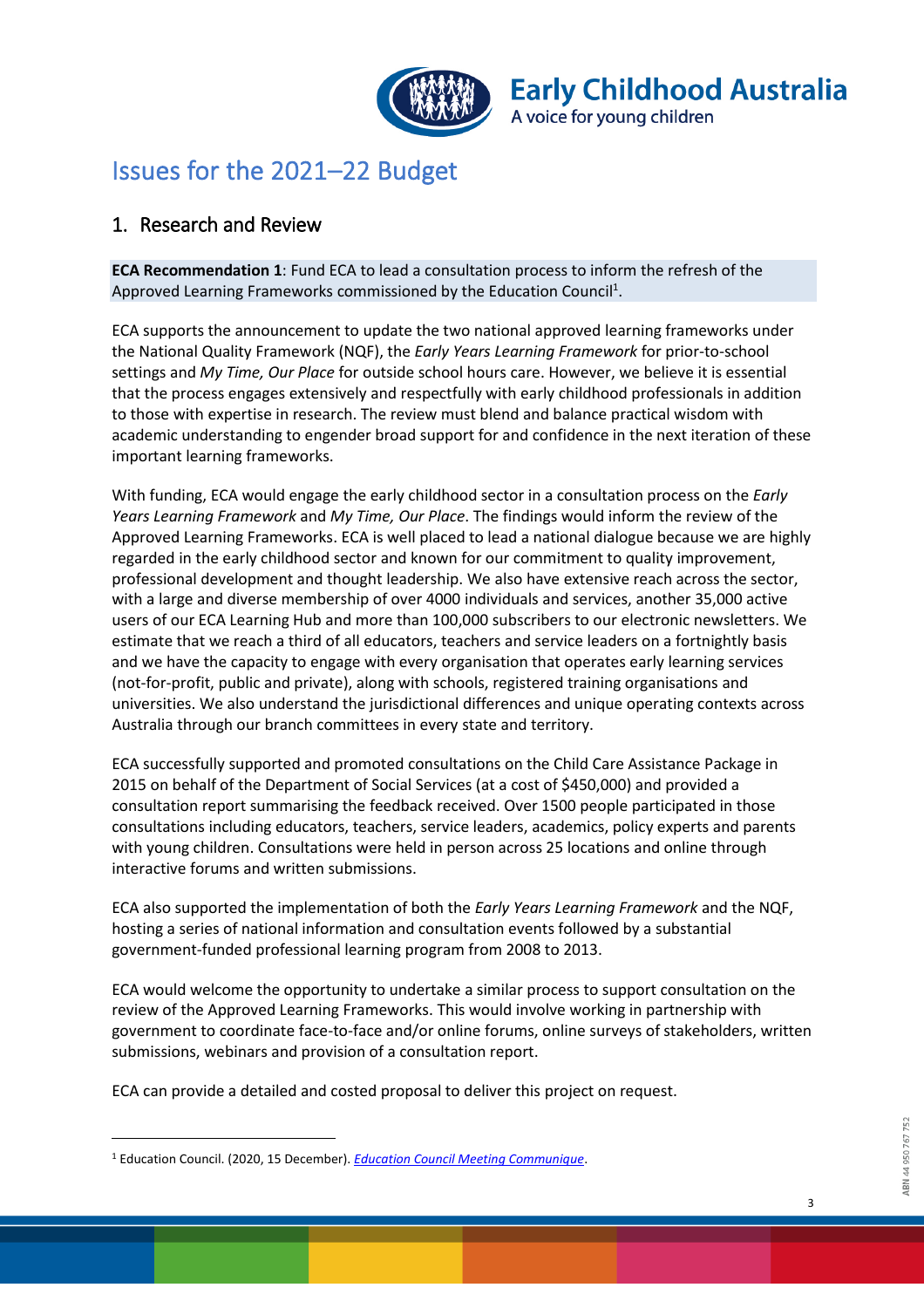

**ECA Recommendation 2:** Fund ECA to engage with qualified early childhood educators and teachers working in other roles or careers to inform retention and re-engagement strategies.

ECA supports the Australian Government's work on a new National Workforce Strategy, led by the Australian Children's Education and Care Quality Authority. We have been actively engaged in the consultation activities and development of strategies as we believe this will have a very positive impact over the long term.

Notwithstanding the long-term work underway, there is an immediate crisis unfolding in the sector with many services reporting vacancies they are unable to fill and seeking waivers due to difficulties recruiting qualified educators and teachers. This is exacerbated in areas where housing costs are high and competition for labour is strong.

ECA has a database of people who have previously worked in the sector but are no longer employed in early childhood services, and we also have a very wide reach on social media (over 112,000 followers on Facebook). We would like to use our position to reach out to people (primarily women) who hold early childhood qualifications but don't currently work in the sector, and survey them on their decisions to leave and what might convince them to return to early education.

We would also like to work with employers to review their exit surveys and retention strategies used to retain employees and reduce turnover.

To lead this project, we would like to employ an expert in recruitment and workforce development who could bring knowledge and ideas from other sectors about potential strategies for re-engaging people who have turned away from early education.

ECA can provide a detailed and costed proposal to deliver this project on request.

**ECA Recommendation 3:** Fund an in-depth review and scoping of early childhood education and care in rural and regional areas.

The House Standing Committee on Employment, Education and Training recognised the many barriers preventing young children accessing quality early childhood education in a recent report<sup>2</sup> following an inquiry into the education of students in remote and complex environments.

ECA strongly supports the report's recommendations, particularly recommendations 1–9 insofar as they relate to early childhood education.

An in-depth review would identify gaps and issues in accessing early childhood services and enable government to plan to build capacity and more effectively target funding for rural and regional early childhood services.

<sup>2</sup> Standing Committee on Employment, Education and Training. (2020, November). *[Education in remote and complex](https://www.aph.gov.au/Parliamentary_Business/Committees/House/Employment_Education_and_Training/RemoteEducation/Report)  [environments](https://www.aph.gov.au/Parliamentary_Business/Committees/House/Employment_Education_and_Training/RemoteEducation/Report)*.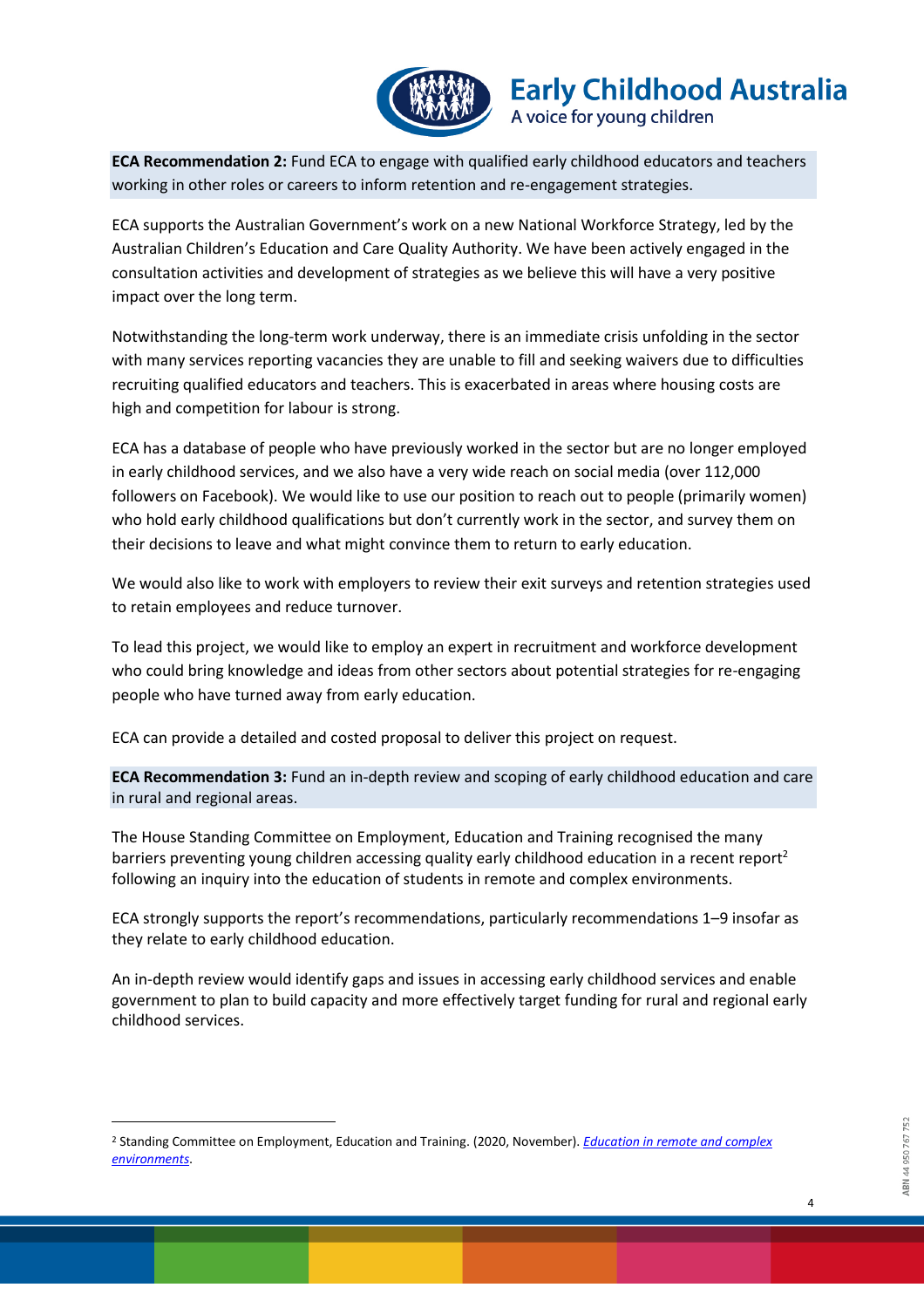

ECA recommends the Commonwealth undertake an in-depth review of early childhood education and care in rural and regional areas. Its terms of reference should include:

- Access: scoping where children can and cannot access quality early childhood education and care to identify barriers.
- Viability of rural and regional early childhood education and care services: identifying key viability issues and potential solutions.
- Impact of the NQF on rural and regional services: identifying unintended barriers and potential solutions.

ECA would welcome the opportunity to work with the Government on planning and implementing this review.

## 2. Strengthening preschool

**ECA Recommendation 4:** Commit to a five-year funding agreement for preschool.

ECA acknowledges the short extension to the National Partnership announced in the October 2020 Budget, but strongly endorses calls from the sector for a five-year National Partnership Agreement to be put in place to provide funding certainty, improve service viability and support planning.

The initial commitment of the federal, state and territory governments to universal access was made in December 2008 and the first National Partnership Agreement was implemented over five financial years. Since then the funding agreements have been renewed annually or biannually.

The Education Council's recent review of the Universal Access National Partnership (UANP), completed in March 2020, was unequivocal: preschool is a powerful investment in Australia's future, but preschool funding requires much greater certainty and better governance.<sup>3</sup>

The *UANP Review* concluded that from 2021, preschool funding should be governed by a National Partnership of five years' duration. The 2021 Budget should therefore include Commonwealth funding for preschool across the forward estimates.

## 3. Strengthen the emotional and mental wellbeing of children and educators

**ECA Recommendation 5:** Support early childhood educators to access and engage in the Be You initiative, which promotes the mental health of children from the early years to adulthood.

The co-chairs of the National Children's Mental Health and Wellbeing Strategy expert advisory group and steering committee note in the opening pages of the draft strategy:

There is increasing recognition of the importance of considered investment in child mental health. The service system needs to respond better to increases in the prevalence of mental health problems in Australian children, compounded by the effects of the COVID-19

<sup>3</sup> Nous Group. (2020). *[UANP Review: Final Review Report](http://www.educationcouncil.edu.au/site/DefaultSite/filesystem/documents/Reports%20and%20publications/UANP%20Review%20Report.pdf)*.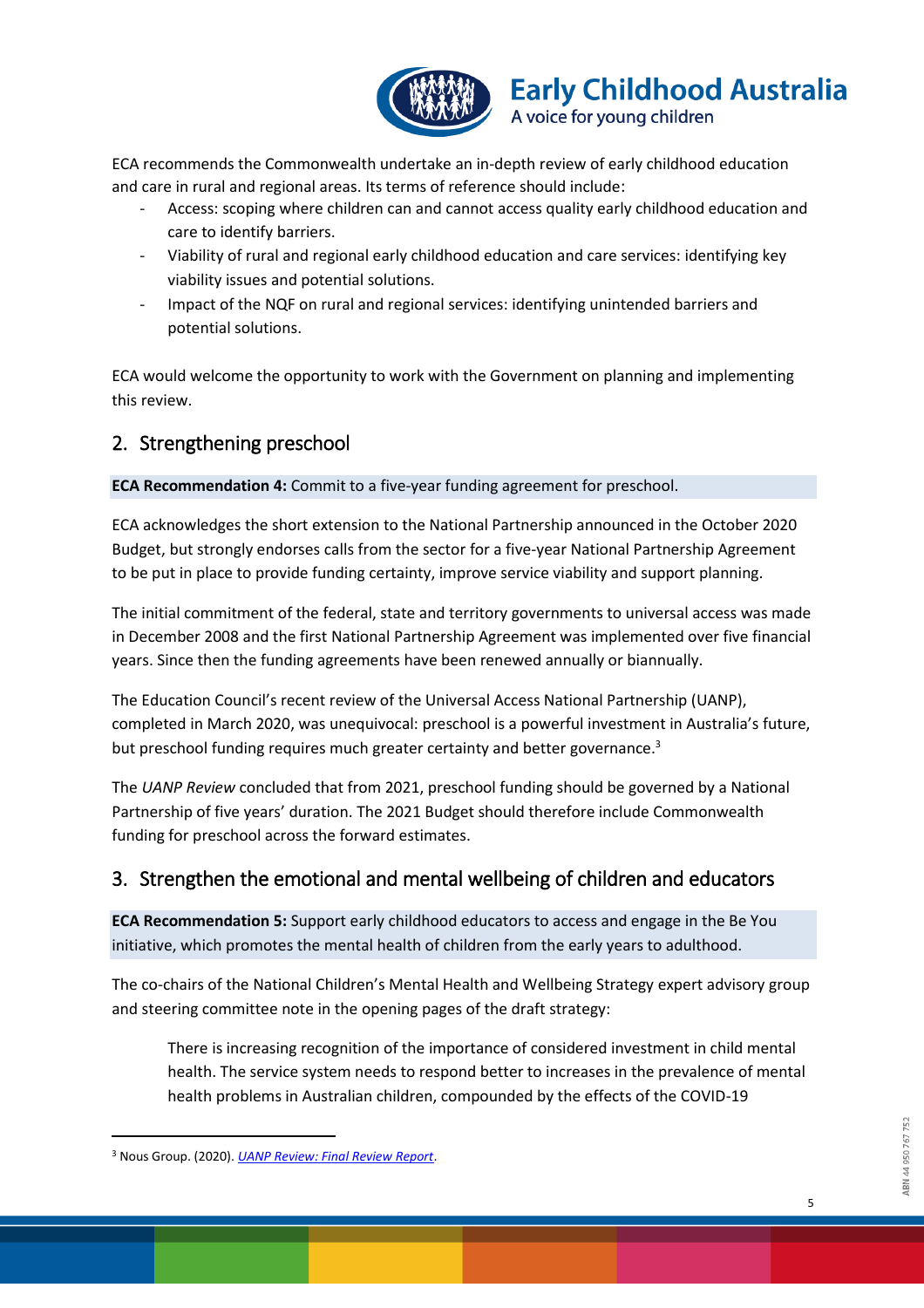

pandemic. … There are many opportunities for prevention and early intervention as problems start to emerge, and before they become entrenched and need more intensive treatment.4

ECA partners with Beyond Blue to provide professional learning and support for over 4000 early learning services and school age care services. With over 16,000 early learning and school age care services in Australia, we would like to substantially increase access to Be You for educators.

A key challenge for educators and providers is ensuring sufficient time to engage with Be You. ECA recommends funding be provided to early learning and school age care services to backfill staff to support access and engagement in Be You.

Like the Long Day Care Professional Development Program (LDCPDP) funding made available in 2013–14, ECA suggests backfill funding be made available to all CCS-approved services and based on service size. ECA can provide data on service participation and participant services can demonstrate increased participation through their Be You dashboards.

Online professional learning gives educators easy access to a range of reading materials, resources and recorded material. ECA consultants can provide support in person, over the phone or by videoconference. Services registered with Be You each have a dashboard that records participation, which could be used to demonstrate use of funding for backfill arrangements.

Funding will support the Government's commitment to child mental health and wellbeing by ensuring educators working directly with children are skilled and prepared to support children across the wellbeing continuum of healthy, coping, struggling and unwell.

ECA is also preparing a submission to the draft National Children's Mental Health and Wellbeing Strategy.

**ECA Recommendation 6:** Fund ECA to enhance professional development in trauma-informed care and practice and expand access for early childhood educators.

Internationally and in Australia, more and more education and care institutions are referring to 'trauma-aware practice' to recognise and address concerns for children and young people living with the outcomes of complex trauma (abuse, neglect and violence). It is now known that complex trauma can have a worrying effect on growing bodies and brains, which can lead to children experiencing difficulties with relationships, emotions, behaviors and learning. If not addressed, this can worsen educational and life outcomes for these vulnerable young children. Research increasingly suggests strategies to strengthen practice, for example Howard (2020)<sup>5</sup> and Neitzel (2019).<sup>6</sup>

<sup>4</sup> National Mental Health Commission. (2020). [The National Children's Mental Health and Wellbeing Strategy](https://consultation.mentalhealthcommission.gov.au/policy-projects/childrens-mental-health-and-wellbeing-strategy/supporting_documents/The%20National%20Childrens%20Mental%20Health%20and%20Wellbeing%20Strategy.pdf), p. 3. [Draft]. <sup>5</sup> Howard, J. (2020). *Trauma-aware early childhood education and care*. Available from:

[http://www.earlychildhoodaustralia.org.au/our-publications/research-practice-series/research-practice-series-index/2020](http://www.earlychildhoodaustralia.org.au/our-publications/research-practice-series/research-practice-series-index/2020-issues/trauma-aware-early-childhood-education-care) [issues/trauma-aware-early-childhood-education-care.](http://www.earlychildhoodaustralia.org.au/our-publications/research-practice-series/research-practice-series-index/2020-issues/trauma-aware-early-childhood-education-care)

<sup>6</sup> Neitzel, J. (2019). *Addressing Trauma in Early Childhood Classrooms: Strategies and Practices for Success.* Available from: [https://journals.sagepub.com/doi/abs/10.1177/1096250619850137?journalCode=yeca.](https://journals.sagepub.com/doi/abs/10.1177/1096250619850137?journalCode=yeca)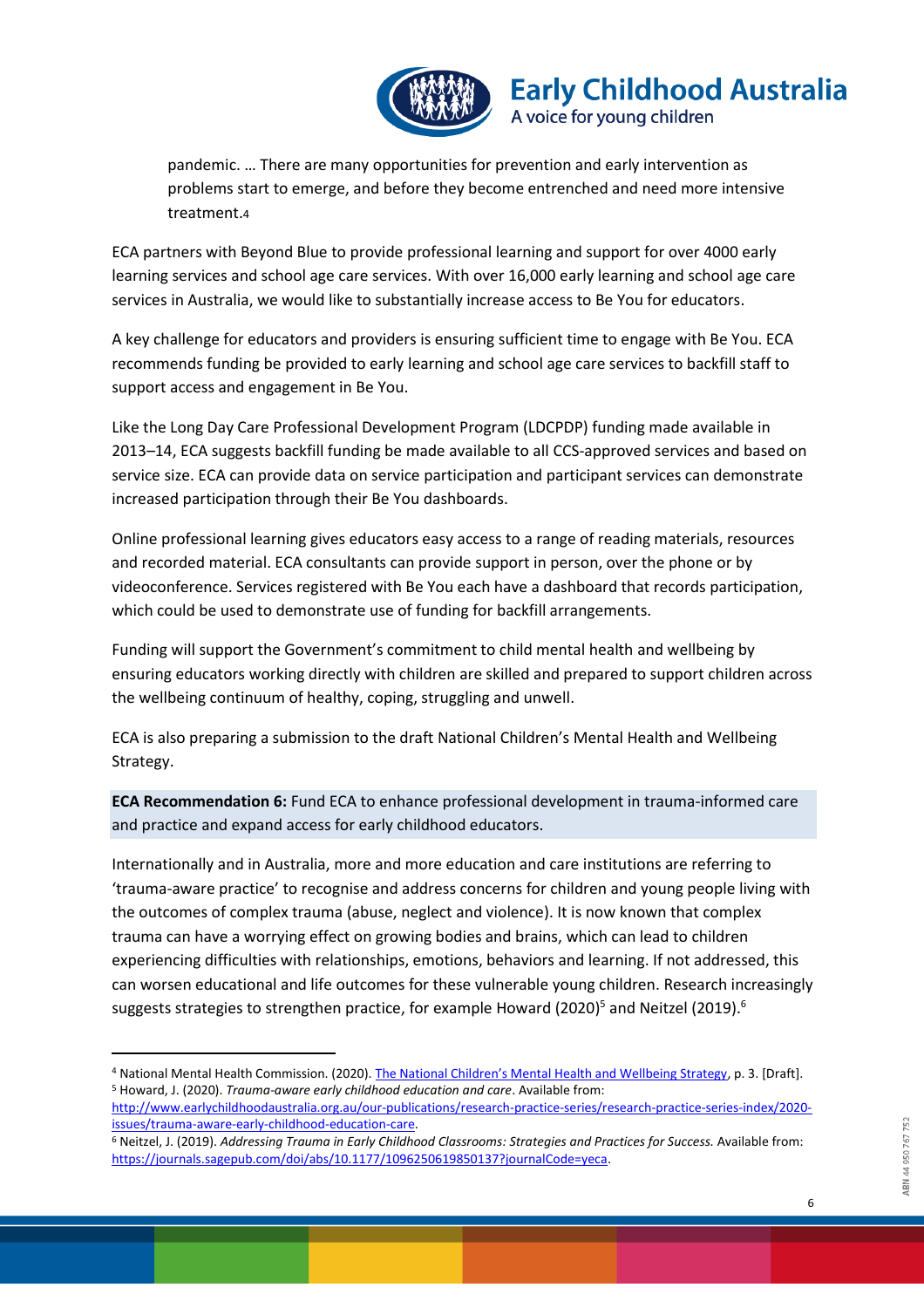

ECA is a leader in professional learning for the sector, with 35,000 registered users on its learning hub. The ECA Learning Hub, established in 2014, is well regarded for producing high-quality online professional learning. We engage topic experts from the early childhood sector to translate research and identify best practice to develop professional learning that speaks the language of educators and teachers and can be used across the diversity of settings in which educators may work.

ECA has developed suite of resources based on principles of trauma-informed care and practice for early childhood (as part of the *Early Signals. First Responses* project). These modules were commissioned by the New South Wales Government and have been used by over 3500 educators, some of whom variously said this was among 'the most important professional learning' they had done, and that 'every educator in Australia should complete this work'.

There is significant interest in the sector for this work with over 48,000 engagements with resources for this project. With funding, ECA could refresh the module content for each state and territory (to reflect relevant legislation, case studies, etc.) and make it available online to all educators for two years.

This investment in professional development for early childhood educators would not only support all educators to access free professional development but also recognise the importance of traumainformed care and practice at a cost of approximately \$480,000 per year. Alternatively, the professional development could be made available to a more targeted group of early childhood educators for a lower cost.

## 4. Improve children's access to early childhood education and care

Affordability is a significant barrier to children accessing early childhood education and care, particularly for families in precarious, irregular or temporary employment as well as those experiencing economic or social disadvantage. Research has consistently and comprehensively demonstrated that greater access to quality early childhood education has substantial benefits for children's development and life outcomes, and for the economy, as it enables more parents and carers to participate in the workforce.

The Australian Government has demonstrated its understanding of the importance of access to quality early childhood education through its commitment to the NQF, the National Partnership Agreement on Universal Access and the CCS. This provides a strong foundation that should be built upon to support all children to access quality early childhood education.

ECA asks the Government to consider the following recommendations, which build on existing commitments and focus on some of the barriers that should be addressed to ensure all Australian children can access quality early childhood education.

7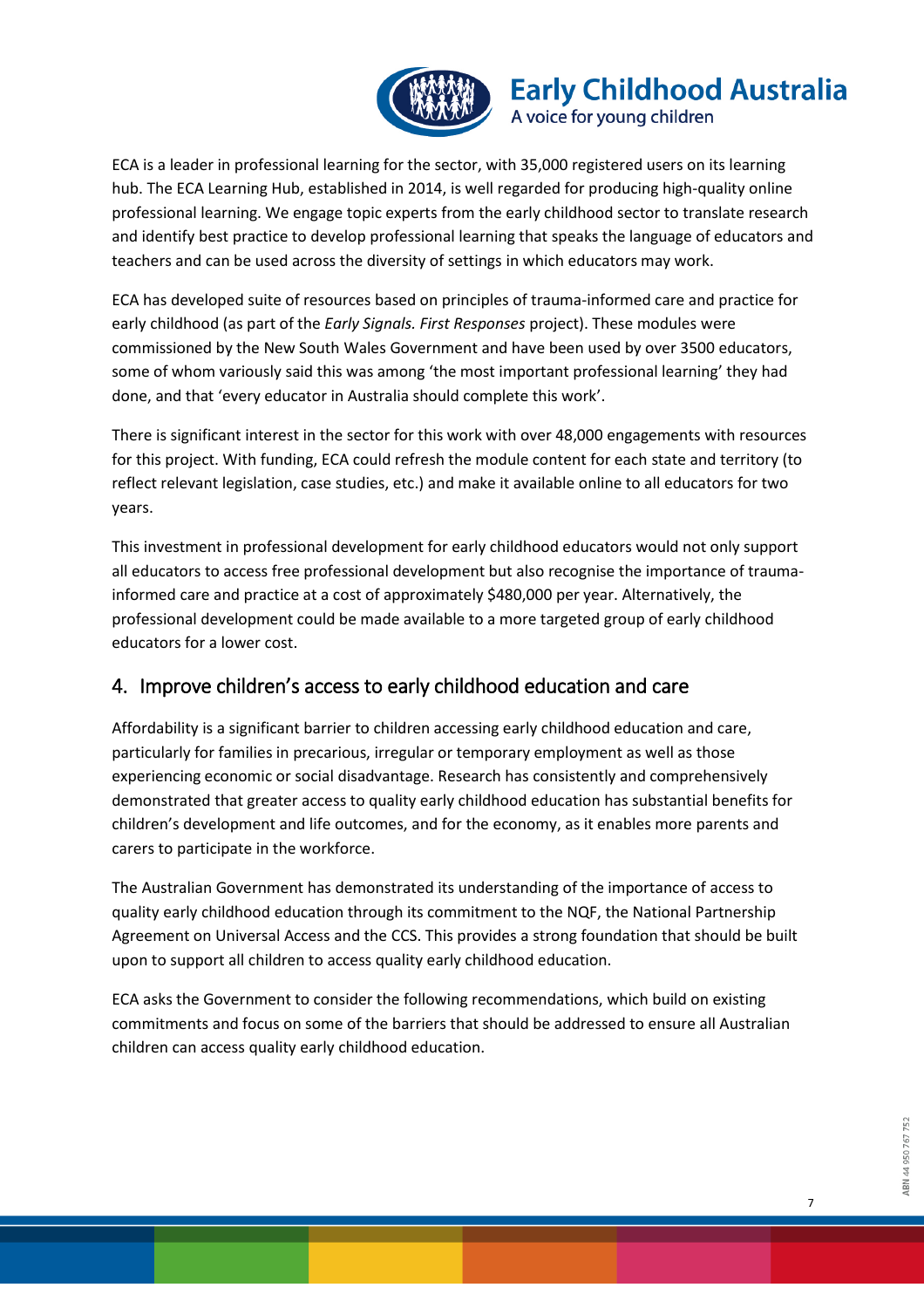

**ECA Recommendation 7:** Increase the Child Care Subsidy (CCS) to a maximum of 95% for low-income families, tapering down to 30% for high-income families, to improve the affordability of early childhood education and care.

The COVID-19 pandemic prompted significant policy changes (some temporary) regarding the funding of and access to early childhood education and care in Australia. Policies will require further change into 2021, if Australia is to meet three critical goals for the post-pandemic period:

- 1. Every child has stable access to high quality early childhood education and care.
- 2. Parents of young children are able to participate in an uncertain and unpredictable employment market.
- 3. The early childhood education and care sector remains viable and able to support Australia's economic recovery.

Early learning and care services have occupied an almost unique position during the pandemic: they are the only educational sector to remain open, providing continuity of learning and care for young children, and enabling parents and carers to remain in the workforce.

The Government has endeavored to support the early childhood education and care sector through the pandemic to ensure its viability. Given the likely length of the post-pandemic economic downturn, this cannot be a short-term investment. In August 2020, the Reserve Bank of Australia concluded, 'It will take a considerable period of time to recover the lost output and employment resulting from the COVID-19 outbreak.'<sup>7</sup>

The economic downturn has already increased the labour force underutilisation rate. Underutilisation of female labour was an existing feature of the Australian economy before the pandemic. If the Government does not act swiftly to support women's workforce participation, Australia risks a rapid widening of the gender pay gap, as occurred after the global financial crisis of 2008–09.<sup>8</sup>

#### **ECA Recommendation 8:** Review the activity test.

ECA recommends that a review of the activity test is undertaken to assess its appropriateness for the sector's precarious workforce situation and determine its impact on children accessing early childhood education and care. ECA believes all children should have access to at least 15 hours of CCS-funded services per fortnight, regardless of their parent's activity.

In a time of strong economic contraction, the CCS performs poorly for families with reduced or erratic income and work hours. For these families, the CCS presents barriers to maintaining their

<sup>7</sup> Reserve Bank of Australia. (2020, August). *[Statement on Monetary Policy](https://www.rba.gov.au/publications/smp/2020/aug/)*.

<sup>8</sup> Workplace Gender Equality Agency. (2020, 13 August). *[The national gender pay gap is now 14.0%](https://www.wgea.gov.au/newsroom/media-releases/the-national-gender-pay-gap-is-now-140)*. [Media release].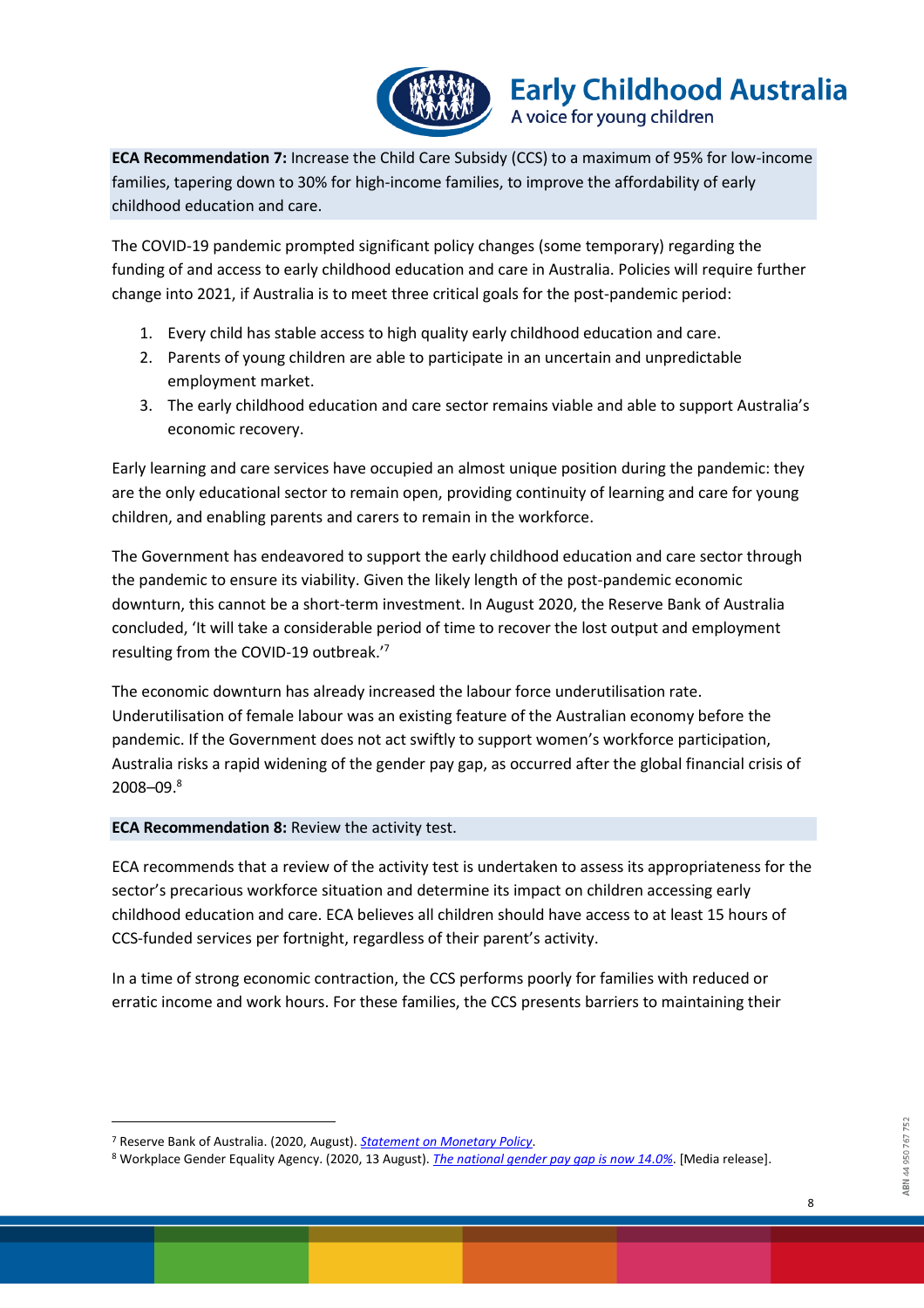

children's participation in early learning and care, due to inadequate subsidy rates and the limitations of the activity test. The inflexibility of the CCS also means that families seeking additional work cannot 'lock in' hours of learning and care in advance, making it difficult to take extra shifts or work days when they become available.

Unemployed and underemployed parents need capacity to seek work and to retrain, and this will only be possible if they have good access to affordable early childhood education and care.

ECA supports the proposal by the Grattan Institute to increase the CCS to 95%, tapering down to 30% (compared to the current spread of 85–20%).<sup>9</sup> As the Grattan Institute demonstrates, the additional investment of \$5 billion in the CCS would generate annual economic returns of \$11 billion. This modelling is not contested, and follows other studies that have highlighted the positive macroeconomic effects of supporting parents' workforce participation.<sup>10</sup>

The activity test is predicated on a healthy job market, and seeks to ration early learning and care subsidies based on parental employment or participation in recognised 'work-like' activities.

**ECA Recommendation 9:** Increase funding for children with disability and additional needs in early learning and care services, to match increased demand.

The inclusion of children with disability and additional needs in early learning and care services is very important on a number of counts, including children's educational outcomes, their wellbeing, human rights and their families' ability to participate in the workforce.

In providing feedback ahead of changes to the Australian Government's Inclusion Support Program (ISP) Guidelines, ECA noted that the new Guidelines would expand and improve the eligibility criteria for children who do not yet have a diagnosed disability, and increase the number of organisations eligible to access Inclusion Development Fund (IDF) Innovative Solutions Support.<sup>11</sup> While these changes have the potential to be very positive, they may fail without adequate funding**.** 

ECA is acutely aware that broadening the user base of the ISP will increase the level of demand from early learning and care services for inclusion support, and will place greater demands on Inclusion Agencies. It is therefore imperative that funding of the ISP matches growth in demand.

ECA welcomes the Government's August 2020 announcement of an additional \$5.2 million for the ISP budget.<sup>12</sup> However, an expanded user base and greater demands on Inclusion Agencies will require a greater increase in real funding.

<sup>9</sup> Grattan Institute. (2020). *[Cheaper childcare: A practical plan to boost female workforce participation](https://grattan.edu.au/report/cheaper-childcare/)*. <sup>10</sup> See PwC. (2019). *[A Smart Investment for a Smarter Australia: Economic analysis of universal early childhood education in](https://www.thefrontproject.org.au/images/downloads/ECO%20ANALYSIS%20Full%20Report.pdf)  [the year before school in Australia](https://www.thefrontproject.org.au/images/downloads/ECO%20ANALYSIS%20Full%20Report.pdf)* and PwC. (2014). *[Putting a value on early childhood education and care in Australia](https://www.pwc.com.au/pdf/putting-value-on-ecec.pdf)*. <sup>11</sup> ECA. (2019, 11 November). *Proposed changes to the Inclusion Support Program Guidelines. Response from Early Childhood Australia.*

<sup>&</sup>lt;sup>12</sup> Tehan, D. (2020b, 13 August)[. Supporting vulnerable and disadvantaged children during COVID-19.](https://ministers.dese.gov.au/tehan/supporting-vulnerable-and-disadvantaged-children-during-covid-19) [Media release].